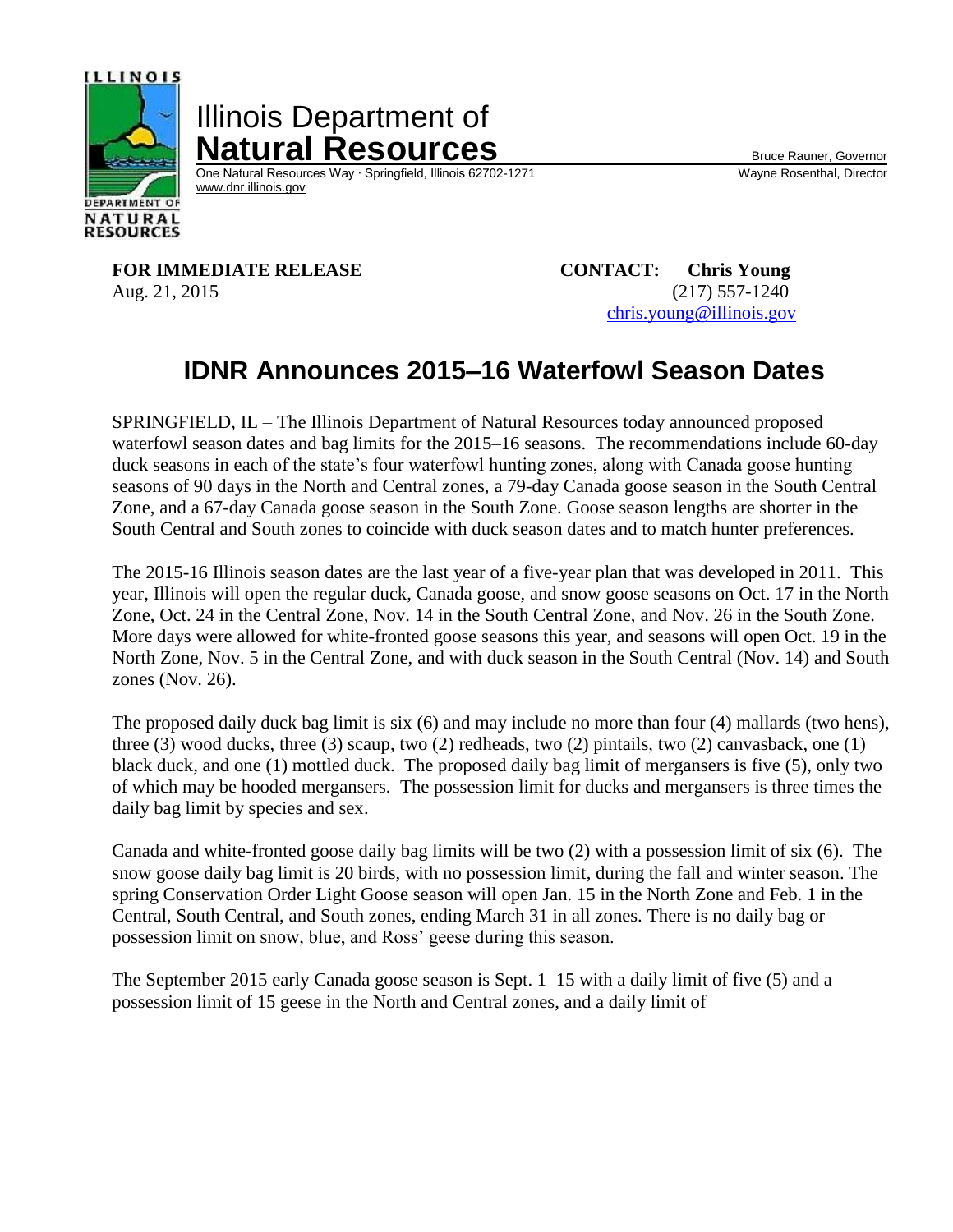two (2) and a possession limit of six (6) geese in the South Central and South zones.

Illinois' 16-day 2015 statewide teal hunting season is Sept. 5–20 with a daily limit of six (6) and a possession limit of eighteen (18). Shooting hours for the September teal season are different from the regular season, starting at sunrise  $(\frac{1}{2})$  hour later than regular season) until sunset.

Illinois' regulations are subject to final approval by the U.S. Fish and Wildlife Service later this summer.

The IDNR 2015–16 season dates are outlined below.

## **September Canada Goose: Statewide Sept. 1 – 15**

**September Teal: Statewide Sept. 5 – 20**

#### **Illinois Waterfowl Regular Season Dates: 2015**–**16**

| <b>North Zone</b>         | Youth Hunt   | Duck                               | <b>Canada Goose</b>                         |
|---------------------------|--------------|------------------------------------|---------------------------------------------|
| $2015 - 16$               |              | Oct. $10-11$ Oct. $17 - Dec. 15$   | Oct. $17 - Jan. 14$                         |
| <b>Central Zone</b>       |              |                                    |                                             |
| $2015 - 16$               |              | Oct. $17-18$ Oct. $24 - Dec. 22$   | Oct. $24 - Nov. 15$ and Nov. $26 - Jan. 31$ |
| <b>South Central Zone</b> |              |                                    |                                             |
| $2015 - 16$               | Nov. $7 - 8$ | Nov. $14 - Jan. 12$                | Nov. $14 - Jan. 31$                         |
| <b>South Zone</b>         |              |                                    |                                             |
| $2015 - 16$               |              | Nov. $14 - 15$ Nov. $26 -$ Jan. 24 | Nov. $26 - Jan. 31$                         |
|                           |              |                                    |                                             |

### **Illinois 2015–16 Snow Goose and White-Fronted Goose Season Dates**

**North Zone** Snow Geese Regular Season: Oct. 17 – Jan. 14 White-fronted Geese: Oct. 19 – Jan. 14

**Central Zone** Snow Geese Regular Season: Oct. 24 – Jan. 31 White-fronted Geese: Nov. 5 – Jan. 31

#### **South Central Zone** Snow Geese